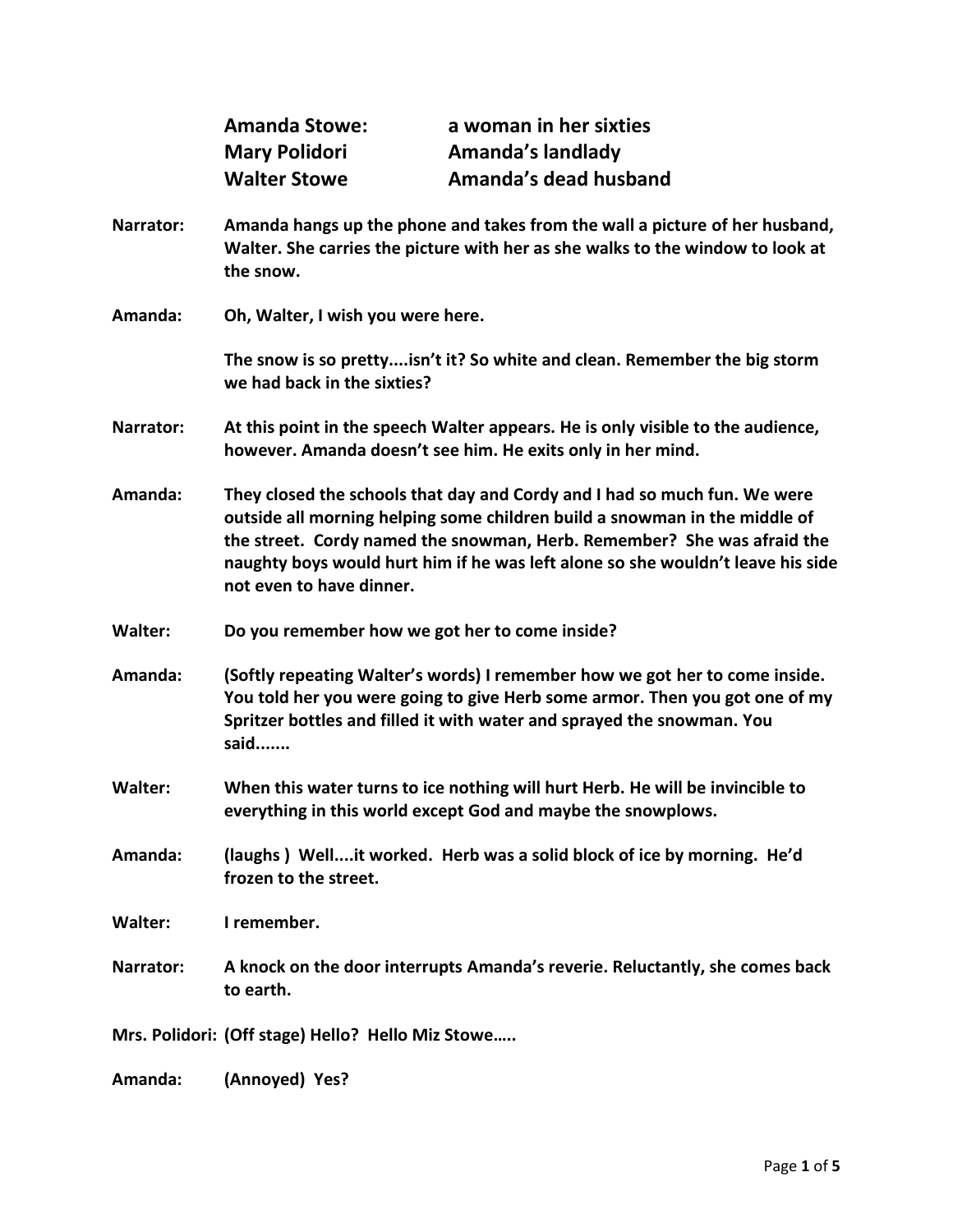| Amanda:        | (calling) Yes,  What is it?                                                                                                                                  |
|----------------|--------------------------------------------------------------------------------------------------------------------------------------------------------------|
| Polidori:      | Could yacould ya maybe open the door? I was never much good talkin' to<br>wood.                                                                              |
| Amanda:        | (Opening the door)I'm sorry Mrs. Polidori. Forgive me. I'm afraid I must have<br>dozed off.                                                                  |
| Polidori:      | It's okay. You awake now?                                                                                                                                    |
| Amanda:        | Well, I'm on my feetat least.                                                                                                                                |
| Polidori:      | Oh. Okay. I was just bringin' out some hot cocoa to the kids. Did you see the<br>snowman they made?                                                          |
| Amanda:        | Yes. Yes. I've been watching.                                                                                                                                |
| Polidori:      | Ain't it a doozy? (Chuckles) You want to come out with me? Have a cup of<br>cocoa in the snow?                                                               |
| Amanda:        | OhI don't think soIt's cold isn't it? And slippery.                                                                                                          |
| Polidori:      | So, we bundle up a little bit Mr. Polidori shoveled the steps good before he<br>went out and he put down salt. I'll help you if you're scared of falling.    |
| Amanda:        | I'm not afraidI'm just cautious. If you don't mind I'll just watch .                                                                                         |
| Polidori:      | Sure. That's okay. Ohwe're collecting some stuff to dress up the little fellow.<br>Do you have something to donate?                                          |
| Amanda:        | Donate? I don't know. What do you need.?                                                                                                                     |
| Polidori       | Wellhe's got a scarf and boots and I gave him a broom. How about an old<br>hat? Something to put on his head.                                                |
| Amanda:        | A hat? Oh, I'm sorry. I don't have a hat.                                                                                                                    |
| Narrator:      | During the scene with Mrs. Polidori, Walter has been standing to the side. Now<br>he steps into the room and reveals himself for the first time to his wife. |
| <b>Walter:</b> | Sure you do.                                                                                                                                                 |
| Amanda:        | (Turning shocked) What? What did you say?                                                                                                                    |

**Mrs. Polidori It's me, Miz Stowe. Mary Polidori.**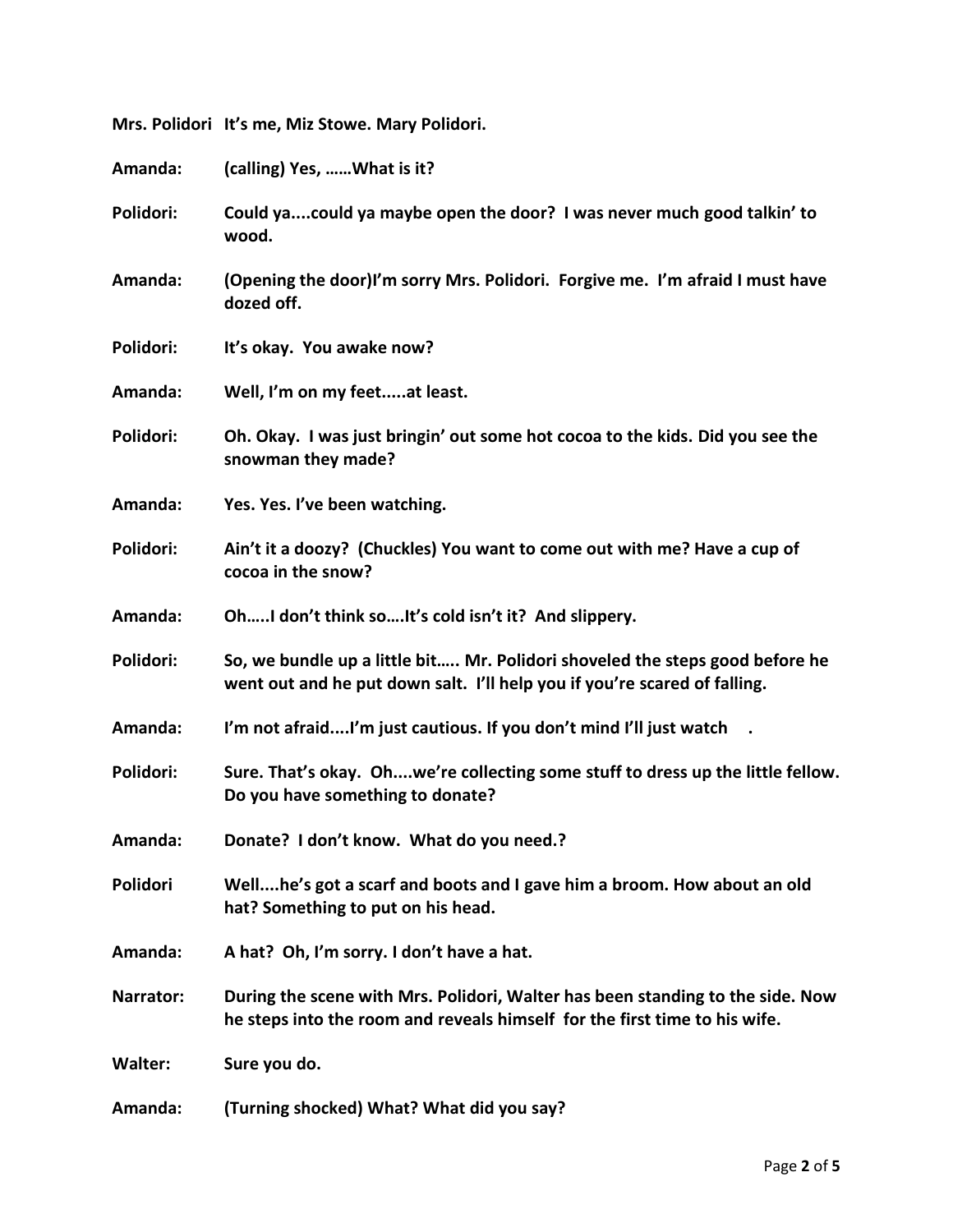| <b>Walter:</b> | You do have a hatmy old fedora. It's hanging on the hook by the door.                            |
|----------------|--------------------------------------------------------------------------------------------------|
| Amanda:        | Oh Walterno. I can't. I can't give her that.                                                     |
| Polidori:      | (Confused) Giveme what, Mrs. Stowe? Are you okay?                                                |
| Amanda:        | YesyesI'm fine. I wasn't talking to you, anyway.                                                 |
| Polidori:      | Ohyou weren't?                                                                                   |
| <b>Walter:</b> | (chuckling) Now you've done it. Now she thinks you're crazy.                                     |
| Amanda:        | (To Mrs. Polidori) NonoI was just thinking out loud. A hat you say<br>Does it matter what kind?  |
| <b>Walter:</b> | The fedora. Give her the fedora.                                                                 |
| Polidori:      | Nojust any old thing to put on his head.                                                         |
| <b>Walter:</b> | Come on, Mandy. It's just gathering dust.                                                        |
| Amanda:        | (Angry) No. That was a Christmas gift. I got it from Lord and Taylors. You said<br>you liked it. |
| <b>Walter:</b> | I did. I did like it.                                                                            |
| Amanda:        | You wore it all the time.                                                                        |
| <b>Walter:</b> | I knowbut it wasn't right for me. It made me look like a gangster.                               |
| Amanda:        | No. It didn't. It made you look distinguished.                                                   |
| <b>Walter:</b> | (Laughing) Yes. A distinguished gangster.                                                        |
| Amanda:        | (Angry) All right. That's it. Mrs. Polidori, I do have something.                                |
| Polidori:      | (Confused) You do? Ohgood. That'swonderful.                                                      |
| Amanda:        | (Grabs the hat off the rack) Yes. This hat belonged to my husband.                               |
| Polidori:      | Oh yeah. I remember this.                                                                        |
| Amanda:        | You do?                                                                                          |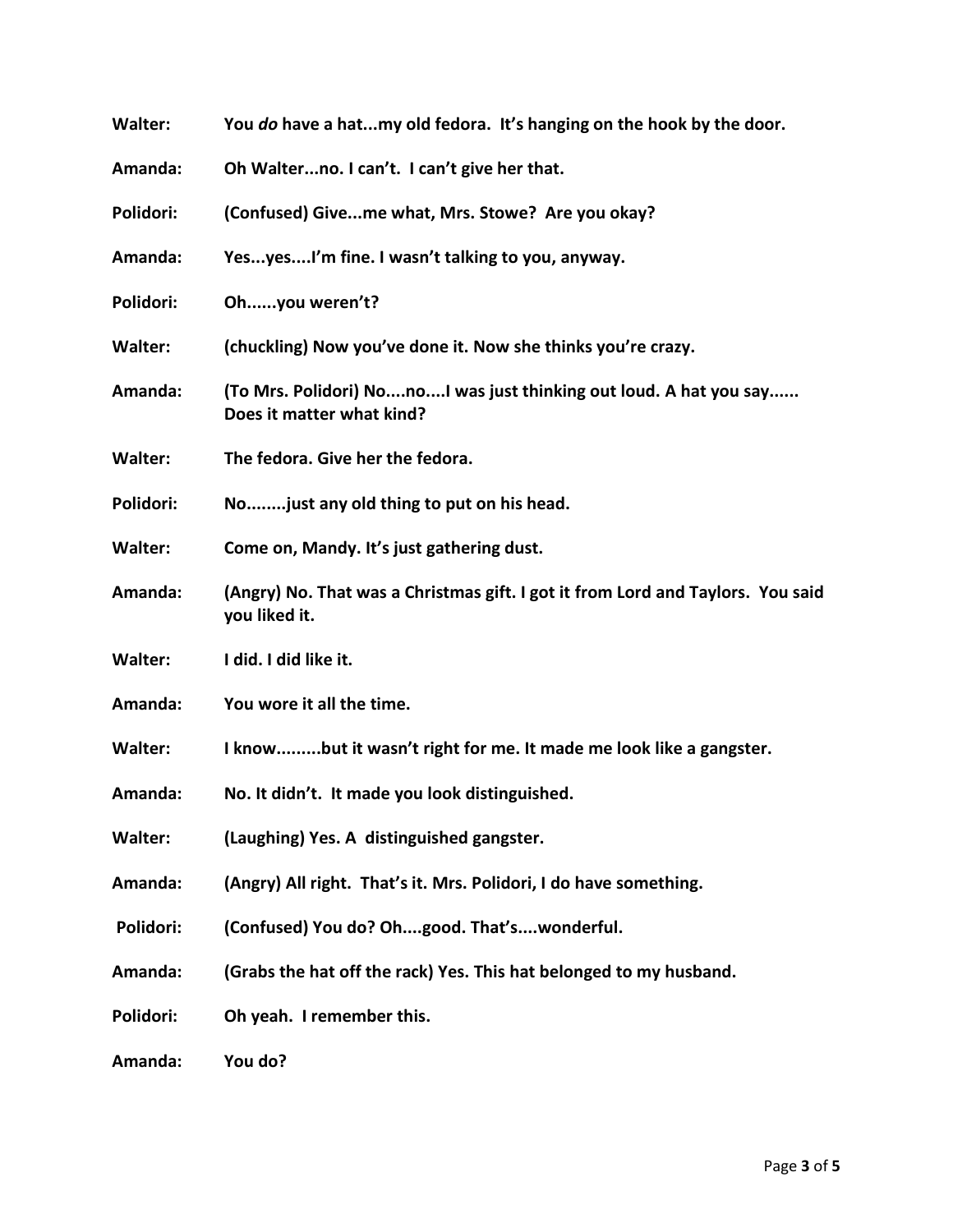| Polidori:      | YeahYou gave it to him for Christmas one year. I remember telling Mr.<br>Polidorithat was no cheap Robert Hall hatthat hat cost some bucks.                                                                                          |
|----------------|--------------------------------------------------------------------------------------------------------------------------------------------------------------------------------------------------------------------------------------|
| Amanda:        | YeswellI got it on sale.                                                                                                                                                                                                             |
| Polidori:      | Sure. Mr. Stowe used to wear it when he walked to  school you knowthe<br>place where he taught?                                                                                                                                      |
| Amanda:        | NYU.                                                                                                                                                                                                                                 |
| Polidori:      | Yeah, NYU. I remember thinkin' what a nice hat it was. It made him look a<br>little shady though. Don't you think? A little like Al Capone?                                                                                          |
| <b>Walter:</b> | (Laughs) There you see?                                                                                                                                                                                                              |
| Amanda:        | (Ignores Walter) Here then. Take it. My husband never really liked it, anyway.                                                                                                                                                       |
| Polidori:      | Well, thanks. The kids will be really happy. Well better get outside before<br>this hot chocolate isn't hot anymore. If you change your mind about joinin' us<br>just give me a yell from the window. I'll come and get you. (Exits) |
| <b>Walter:</b> | (Pause) You should have gone.                                                                                                                                                                                                        |
| Amanda:        | I  I didn't want to.                                                                                                                                                                                                                 |
| <b>Walter:</b> | I know. That's why you should have gone. She's a nice lady.                                                                                                                                                                          |
| Amanda:        | I suppose. She's tiring though.                                                                                                                                                                                                      |
| <b>Walter:</b> | Tiring? How?                                                                                                                                                                                                                         |
| Amanda:        | I don't know. She'sjust sochippersosohappy.                                                                                                                                                                                          |
| <b>Walter:</b> | Happiness is tiring?                                                                                                                                                                                                                 |
| Amanda:        | Sometimes. Also, she's a talker. She talks a lot.                                                                                                                                                                                    |
| <b>Walter:</b> | She's nervous.                                                                                                                                                                                                                       |
| Amanda:        | Nervous? Mrs. Polidori? No. What would make her nervous?                                                                                                                                                                             |
| <b>Walter:</b> | You.                                                                                                                                                                                                                                 |
| Amanda:        | Me?                                                                                                                                                                                                                                  |